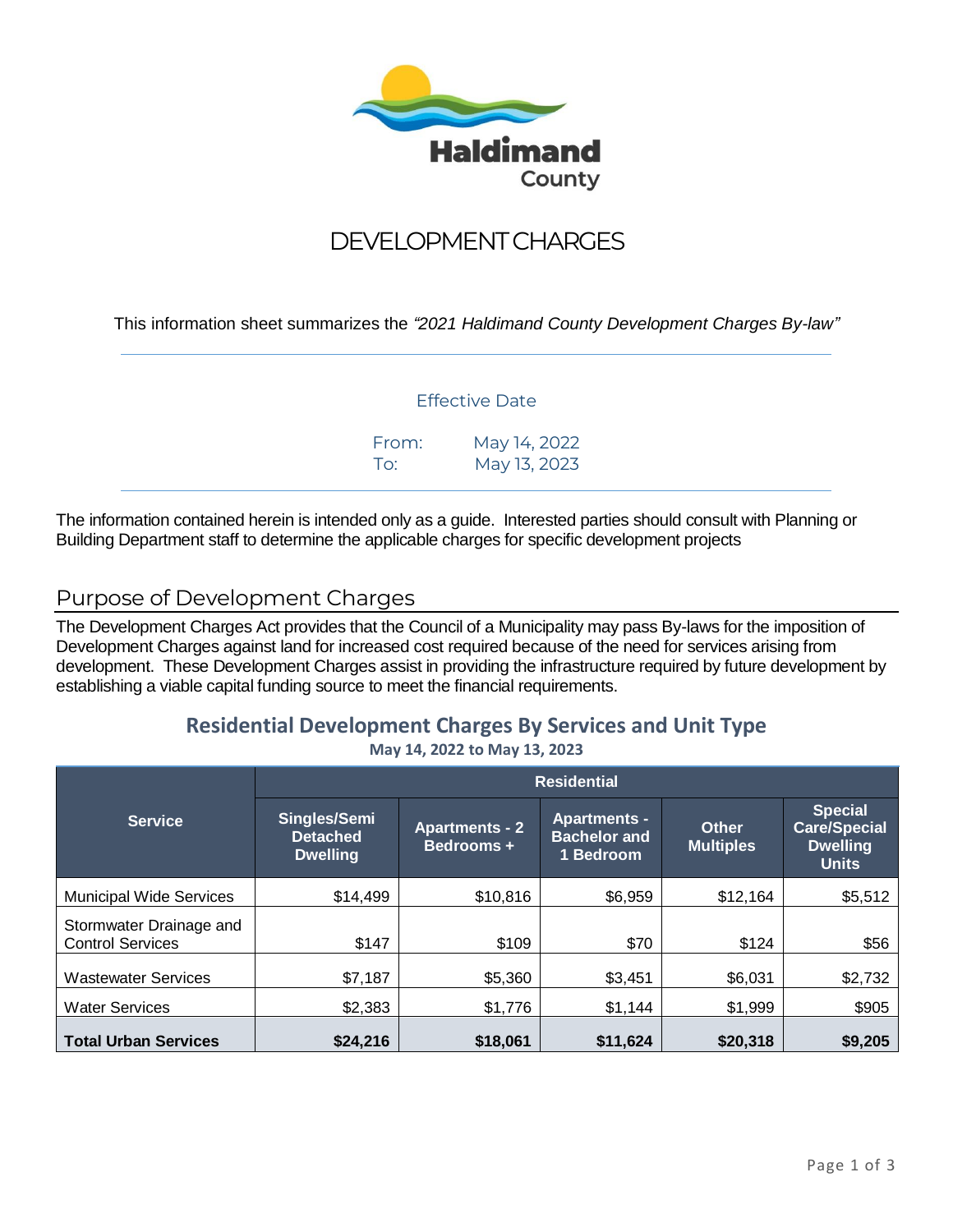# **Non-Residential Development Charges by Service Per Square Foot and Per Square Metre of G.F.A. May 14, 2022 to May 13, 2023**

|                                                 | <b>NON-RESIDENTIAL</b>                                        |                                                              |  |  |
|-------------------------------------------------|---------------------------------------------------------------|--------------------------------------------------------------|--|--|
| <b>Service</b>                                  | <b>Proposed</b><br>Charge (per ft2<br>of Gross Floor<br>Area) | <b>Proposed</b><br>Charge (per m2<br>of Gross Floor<br>Area) |  |  |
| <b>Municipal Wide Services</b>                  | \$2.36                                                        | \$25.58                                                      |  |  |
| <b>Stormwater Drainage and Control Services</b> | \$0.06                                                        | \$0.65                                                       |  |  |
| <b>Wastewater Services</b>                      | \$2.77                                                        | \$29.62                                                      |  |  |
| <b>Water Services</b>                           | \$0.92                                                        | \$9.92                                                       |  |  |
| <b>Total Charges per Sq. Foot/Sq. Metre</b>     | \$6.11                                                        | \$65.7                                                       |  |  |

# Payment of Development Charges

Development Charges are payable in full on the date that the building permit is issued in relation to a building or structure on land to which a development charge applies.

# Statement of the Treasurer

Each year, the Treasurer will document the continuity of each Development Charge Reserve Fund, inclusive of services covered, and any drawings, interest earnings, development charge collections, borrowing and landowner credit transactions. The annual statement of the Treasurer will be available by May  $31<sup>st</sup>$  of the subsequent year.

# Development Charges Related Services

| <b>MUNICIPAL WIDE SERVICES</b>                                                                                                                                                                                                                                                                                                                                                                                | <b>URBAN SERVICES</b>                                                                           |
|---------------------------------------------------------------------------------------------------------------------------------------------------------------------------------------------------------------------------------------------------------------------------------------------------------------------------------------------------------------------------------------------------------------|-------------------------------------------------------------------------------------------------|
| <b>Engineering Related</b><br>Services Related to a Highway<br><b>Public Works</b><br><b>Fire Protection Services</b><br><b>Waste Diversion</b><br>Administration - Engineering-related<br><b>Community Benefit Related</b><br><b>Parking Services</b><br><b>Indoor &amp; Outdoor Recreation Services</b><br><b>Library Services</b><br>Administration - Community Benefit-related<br>Cemeteries<br>Ambulance | Stormwater Drainage and Control Services<br><b>Wastewater Services</b><br><b>Water Services</b> |

- Urban development pays both the Municipal-wide and the Urban services (Water, Wastewater and Stormwater Services Development Charge; if water, wastewater and stormwater services available)
- Rural development pays the Municipal-wide Development Charge only